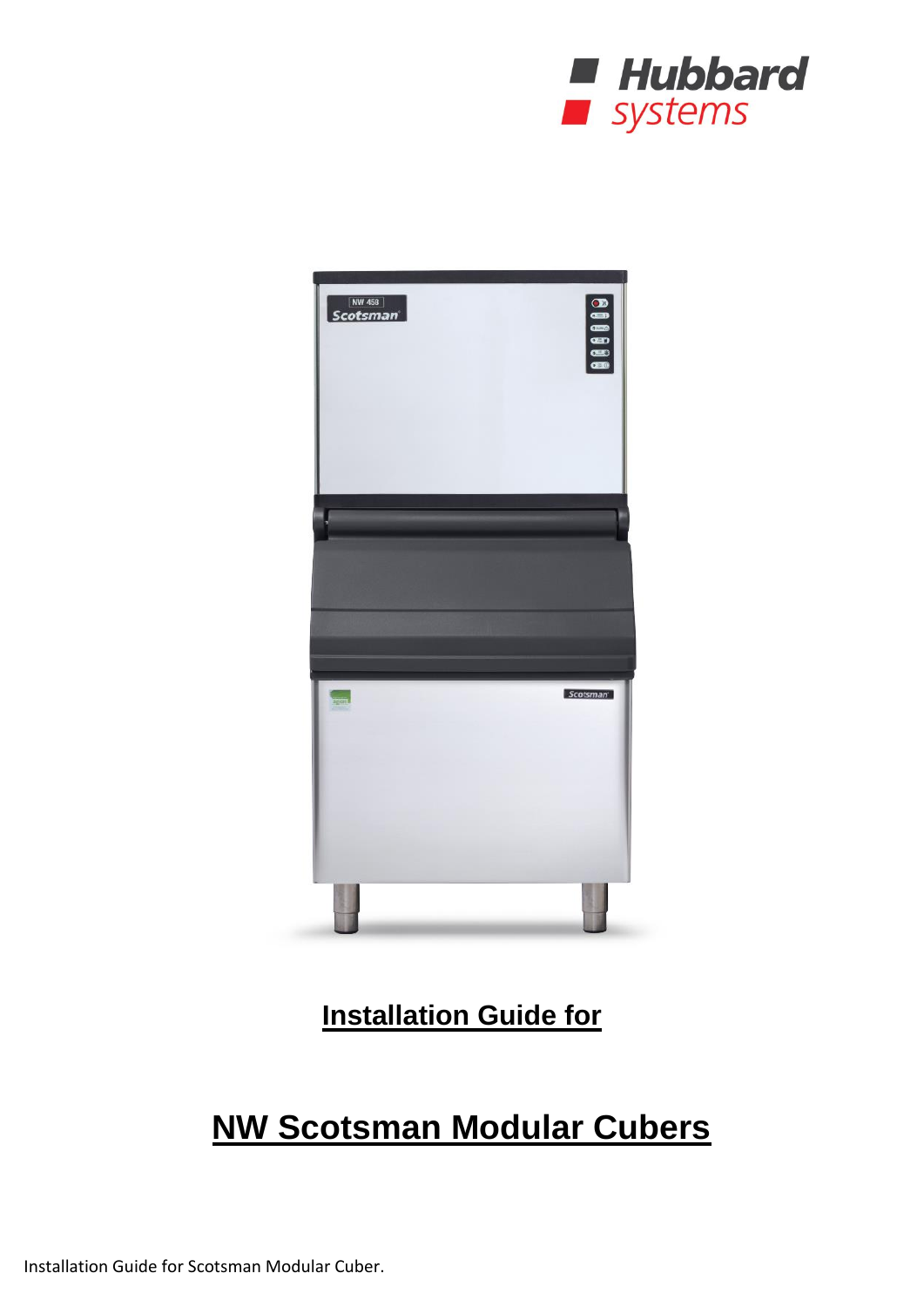

# **Unpacking**

- Remove the two banding strips securing equipment to pallet.
- Remove cardboard carton and packaging material.
- Inspect exterior of machine for any potential damage.
- Remove Front, Left & Right hand panels & release machine from the pallet

Remove from inside the machine (Or supplied separate 'Installation Kit – ICE0402):

- 1 x water inlet tube (**XP194** will have been supplied as part of kit ICE0402)
- 1 x drain tube complete with clip
- 1 x Large Scoop
- 2 x Drain Fittings

If a separate Storage bin is supplied – Unpack as suggested above, then open the bin door and remove:

- 1 x drain tube kit (complete with clip)
- 1 x drain fitting (may be supplied separately !!)
- $\bullet$  1 x Unit leg kit

### **Installation**

#### Storage Bin:

Fix 'Legs' onto the base of the Storage bin

If required, install the drain fitting to the base of the storage bin (using PTFE tape also) Secure correctly, the drain hose to the drain fitting using the clip supplied

Stand the storage bin upright and level the bin using the 'adjustable legs' as appropriate

Check that the bin has the foam strip installed all around the top edge

#### Ice Machine Production Head:

Mount the machine onto the top of the Storage bin locate so to ensure the 'Ice drop' area of the unit is correctly placed. Secure the machine to the Storage bin !!

Again, check that the assembly is level. Adjust legs as required.

Fit any supplied 'Air Baffle' to the rear of the unit as shown.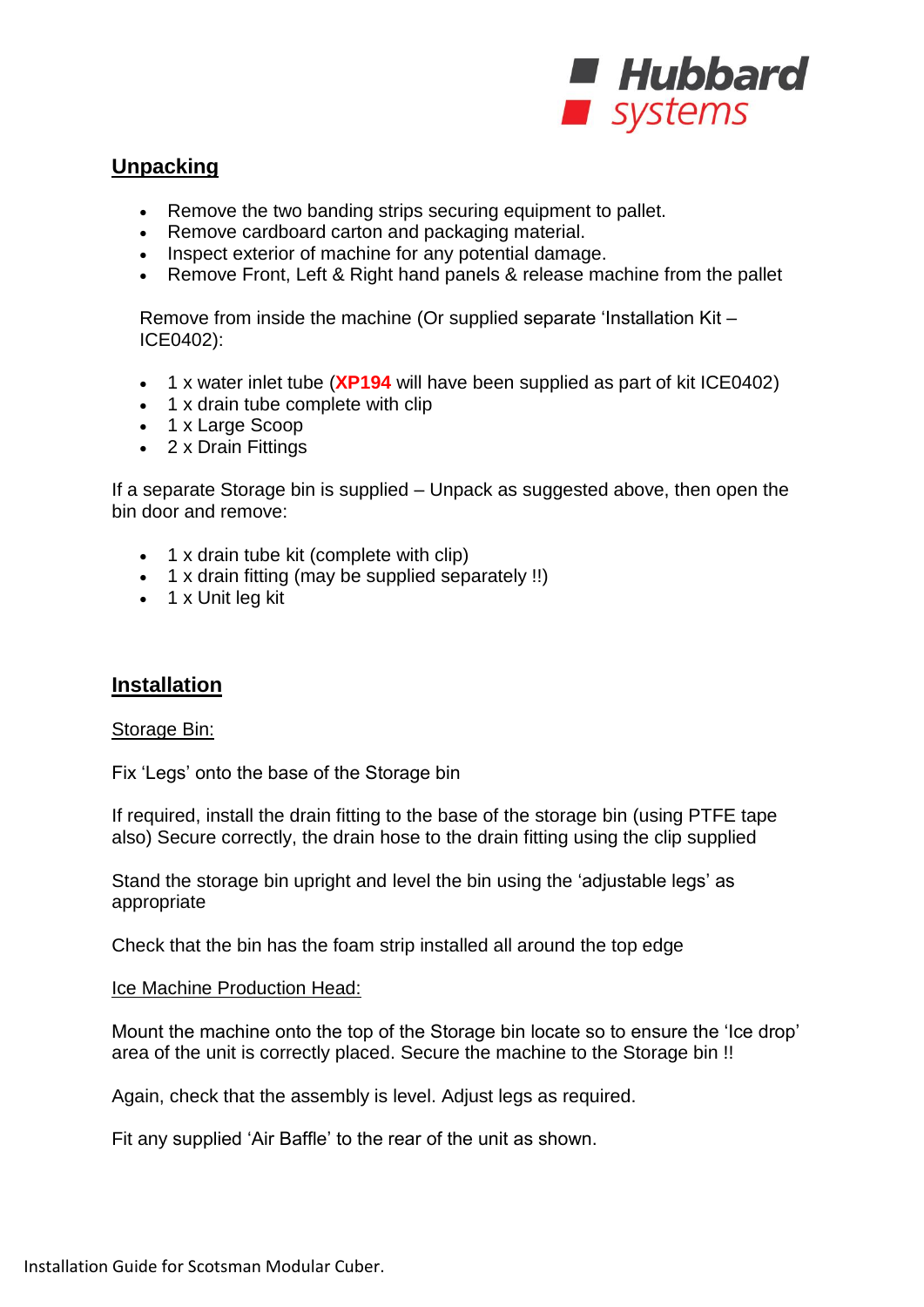

#### **Check the following:**

- Ambient temperature minimum 10°C, maximum 40°C
- Adequate space at rear of machine for water and drain connections.
- Minimum airflow clearance requirement of 15cm to both sides of machine.

*Note: if clearance is less, ice production rate could decrease by as much as 25% due to potential overheating if an Air Cooled version is used*

#### **Service Connections:**

Check ID on rear of machine for correct voltage (e.g. 230 volt 50 hz for UK use)

Check that the following services are within 1 metre of machine location:

- Cold water supply terminated with a  $\frac{3}{4}$  BSP washing machine style stop valve.
- Mains drainage with a connection point lower then the drain outlet of the machine. Connection point must be at least 1 ¼" diameter open and trapped (similar to a domestic washing machine) with any connection made to include a suitable 'back flow' prevention device to 'EN1717'.
- If drain is too high, a stand or condensate pump must be used for the bin **only !!**
- Suitable Electrical Supply (Due to potential high starting current, any socket adaptor with other appliances should not be used.)

*Note: If an external condensate tank pump is to be used, then an additional 13 amp socket outlets will be required.*

 Unit – Connect unit electrical cable to either a suitable Plug & socket arrangement or connect direct into a suitable rated electrical isolator

NOTE - Ensure electrical supply has a correctly rated Circuit Breaker at the distribution unit

- Fit **XP194**  ¾ water inlet hose to the machine. Do not overtighten.
- Fit flexible drain hose to machine and secure using clips provided.

*Note: Both hoses are fitted with one straight end and one angled end. Use which ever is the most suitable for this installation.*

- Connect water inlet hose to water supply 'stop valve'. Do not overtighten.
- Connect drain hose to main waste drain provided by inserting hose into upstand (similar to domestic washing machine).

**Note:** *To prevent drainage problems caused by loops in the hose, reduce hose length as far as reasonably practicable*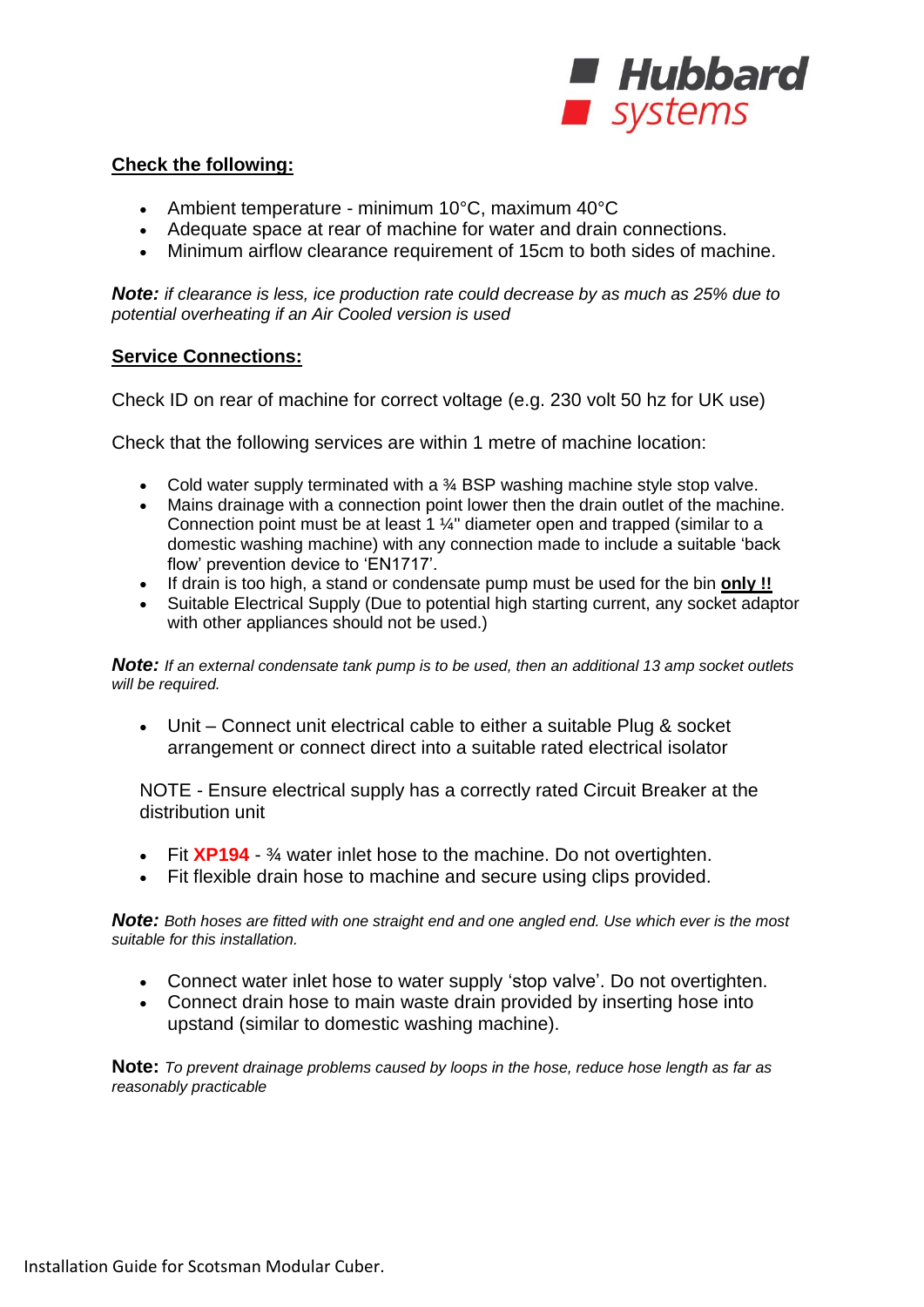

# **Prior to Start Up:**

Inside the unit, Remove all ORANGE 'transit tapes' from areas of the water circuit, ice curtain and spray plate/bars, ensure any spray plate(s) are correctly positioned and the deflector curtain located correctly on the brackets/holders in front of the sump chamber.



Set the ice thickness sensor to a gap of 6mm from the evaporator



Check that the 'Sump' plug/caps are correctly located.

The 'PCB' should be set up to site/location requirements (*See Service Manual for instructions on how to complete)*

Remove protective film from outer panels.

# **Start Up Procedure (NW Equipment) –**

- Turn on water and power supply (Green pushbutton on front panel if fitted).
- NW 1008 units will have a delay of up to 90 minutes due to crankcase heaters being fitted to the compressor
- On start-up of the unit solenoids coils will be heard and water should then enter the machine and begin to fill the water tank, this will occur for the first few minutes.
- The unit will then 'drain down' and rinse the sump, then refill automatically ! (this is normal for the NW range)